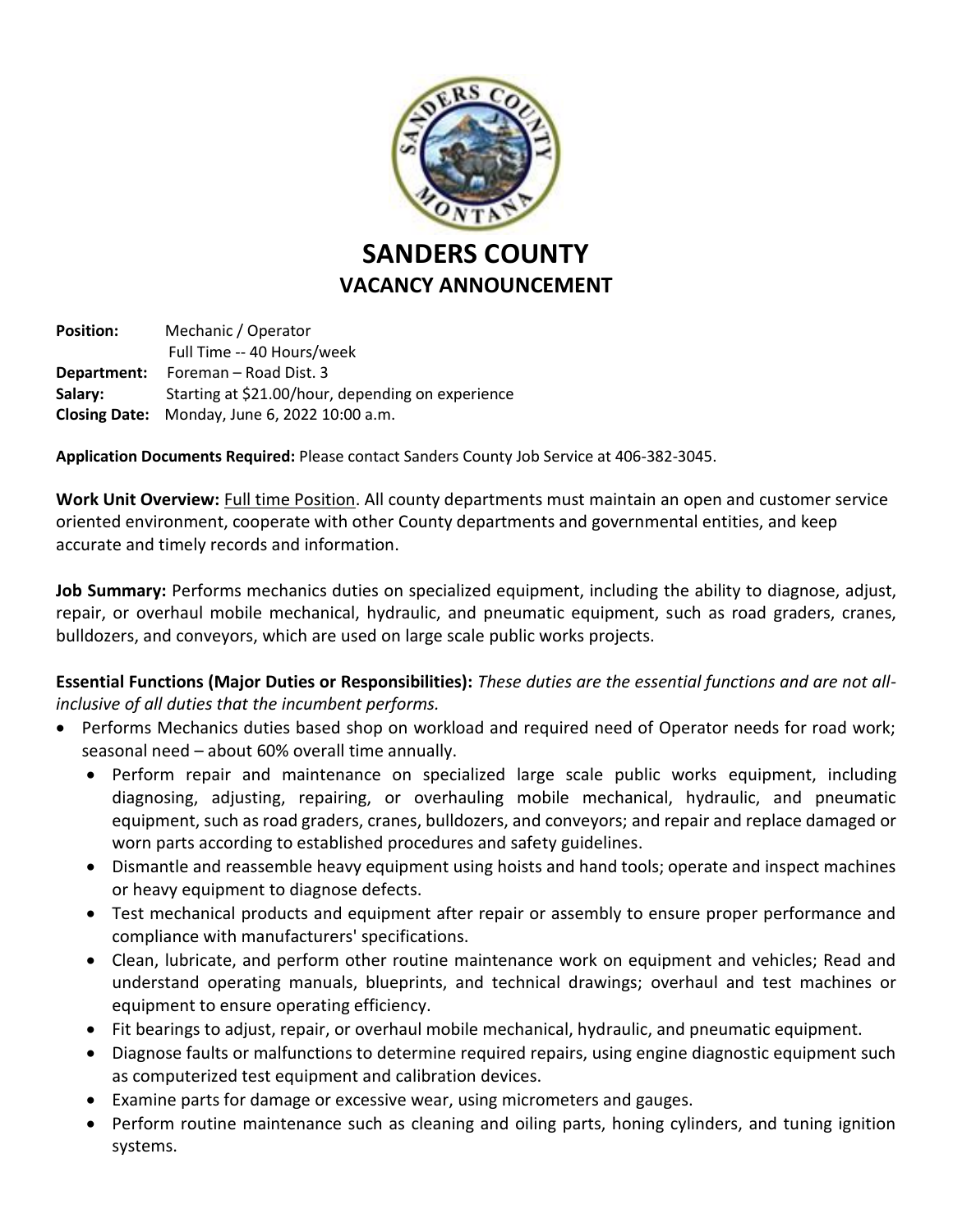- Record repairs made, time spent, and parts used according to established procedures.
- Obtain problem descriptions from customers, and prepare time and cost estimates for repairs.
- Test and inspect engines to determine malfunctions, to locate missing and broken parts, and to verify repairs, using diagnostic instruments.
- Repair or replace defective parts such as magnetos, water pumps, gears, pistons, and carburetors, using hand tools.
- Show county operators how to maintain equipment. Performs scheduled maintenance in a timely manner. Maintains a variety of records relating to regular preventative maintenance activities, including repairs and oil samples. Maintains equipment and tools properly. Performs routine inspections on all equipment.
- Backs-up County Operators and Leadmen with operating equipment when necessary throughout the county. Assists in emergencies when needed.
- Proficiently operates all the welding equipment listed; maintains accurate records of welding duties performed.
- Completes equipment repairs (gas and diesel powered vehicles and construction equipment). Operates light and medium sized construction and power equipment listed; maintains a clean, neat and wellmanaged repair shop and yard.
- Maintains an adequate inventory of all necessary disposable shop supplies; an adequate inventory of consumable construction/vehicle items: wiper blades, filter, lubricants, belts, fluids, tires, tubes., etc.; supply of regularly used equipment parts: welding supplies, bolts, washers, electrical supplies, etc.
- Responds to the needs of the county employees regarding repair, maintenance or technical support in a friendly, professional and expeditious manner. Answers incoming telephone calls and provides information in a professional manner.
- Operates all equipment in a safe and prudent manner. Maintains awareness of other vehicles, people and other safety hazards near work sites. Wears appropriate safety goggles, hard hat or clothing to maintain safety on the job site. Performs all duties in conformance to appropriate safety and security standards. Reports any accidents or injuries immediately to the Road Department Foreman.
- Performs Operator duties based road duty workload and required need of Shop duties; seasonal need – about 40% overall time annually.
- Receive and review work assignments and coordinate with other equipment operators and the supervisor to determine the time, equipment, and personnel necessary to complete road maintenance, repair, and construction projects.
- Maintain, repair, and construct roads according to project specifications, engineering standards, and County requirements. Exam road surfaces, sub-grade, drainage, right-of-way, and other components; and determine appropriate methods, tools, and equipment to complete projects.
- Operate specialized heavy equipment including graders, backhoes, loaders, dump trucks, and/or others. Calibrates, operates, and monitors the use of heavy equipment and tools to ensure safety and effectiveness.
- Provide manual labor support in transporting equipment and materials; clearing roadsides and drainage features; preparing, applying, and finishing asphalt surfaces; digging holes and ditches; trimming and cutting trees and shrubs; traffic control; and related activities.
- Monitor project sites and work activities to ensure compliance with safety protocols related to the public, project crews, heavy equipment and tools, traffic control, materials, and other considerations. Resolve minor safety issues or deficiencies and refer major problems to supervisor.
- Conduct road inspections within a designated area/route to identify ongoing maintenance needs, perform minor repairs, clear debris or obstructions, install/modify signs or markers, etc.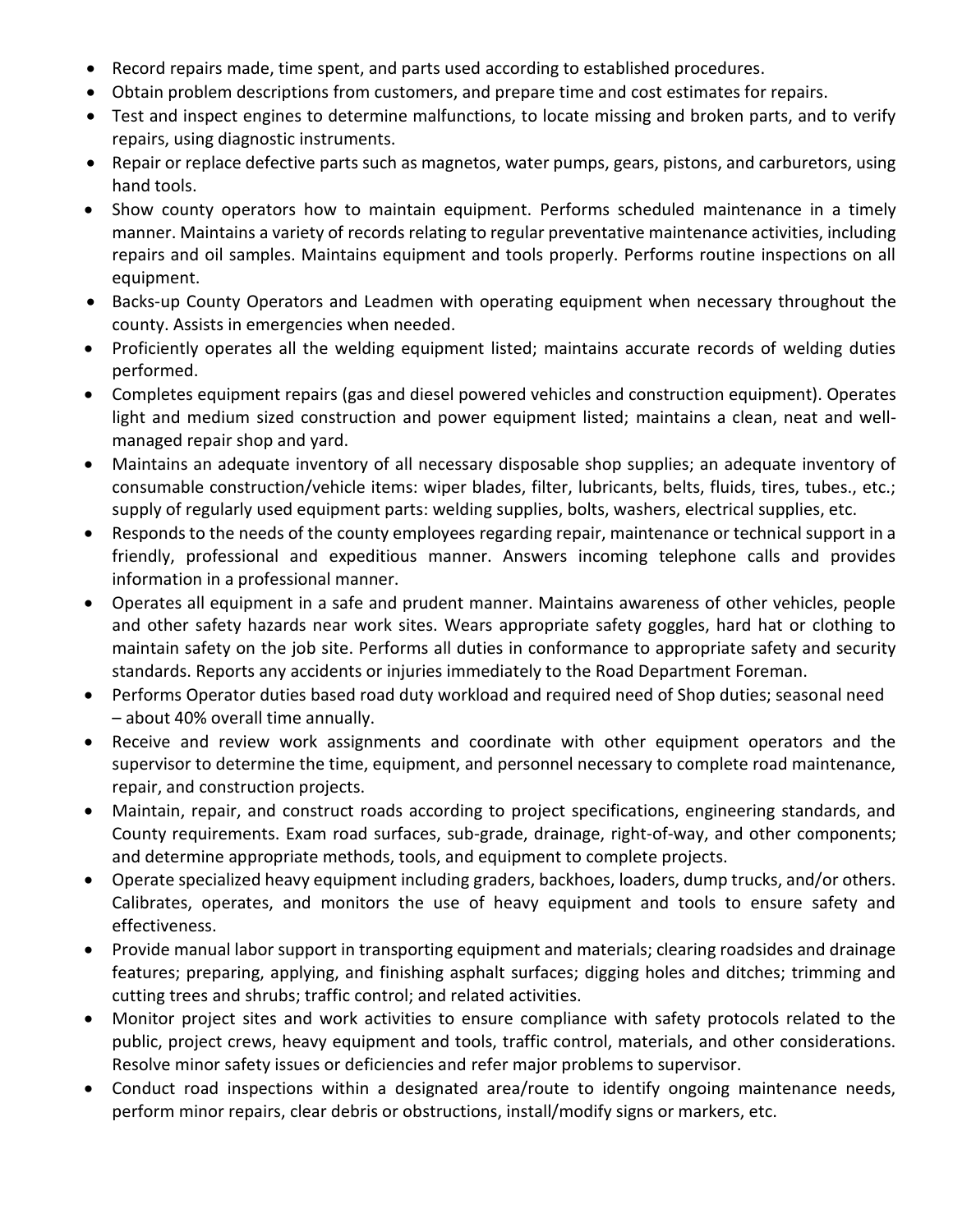- Provide routine and emergency winter maintenance services to remove snow, ice, and debris from roadways. Ensures safe and effective use of plows, chemical de-icer, grit material, and power tools during maintenance activities. The job is required to be on-call during storm cycles.
- Inspect tools and equipment to ensure the safe and effective operation of mechanical and electronic components. Check fluids, lights, tires, and other parts/materials; complete routine maintenance and repairs; and refer major problems to mechanics.
- Dutifully performs all of the responsibilities or tasks assigned by the immediate supervisor. Operates trucks of various sizes and weights in the loading, hauling and unloading of various materials, equipment and supplies. Personally operates small equipment and tools in the daily maintenance functions.
- Regularly cleans and lubricates equipment as appropriate. Performs routine inspections and preventative maintenance on assigned equipment. Refers defects or needed repairs to foreman or mechanic.
- Operate a tractor-trailer truck with a capacity of at least 26,000 pounds Gross Vehicle Weight (GVW) for official county public works and sanitation operations according to established safety procedures and applicable rules and laws. This includes loading vehicles and delivering materials to job sites, removing debris, and operating related mechanical equipment such as backhoes, forklifts, etc.
- Check vehicles to ensure that mechanical, safety, and emergency equipment is in good working order. Maneuver trucks into loading or unloading positions, follow signals from loading crew and check that vehicle and loading equipment are properly positioned.
- Maintain logs of working hours or of vehicle service or repair status, following applicable state and federal regulations. Report vehicle defects, accidents, traffic violations, or damage to the vehicles.
- Secure cargo for transport, using ropes, blocks, chains, binders, or covers. Drive trucks to weigh stations before and after loading and along routes to document weights and to comply with state regulations.
- Inventory and inspect goods to be moved to determine quantities and conditions.
- Obey traffic laws and follow established traffic and transportation procedures.
- Inspect and maintain vehicle supplies and equipment, such as gas, oil, water, tires, lights, or brakes, to ensure that vehicles are in proper working condition.
- Report any mechanical problems encountered with vehicles. Report delays, accidents, or other traffic and transportation situations to bases or other vehicles, using telephones or mobile two-way radios.
- Operates all equipment in a safe and prudent manner. Maintains awareness of other vehicles, people and other safety hazards near work sites. Controls traffic at work sites. Wears appropriate safety goggles, hard hat or clothing to maintain safety on the job site. Performs all duties in conformance to appropriate safety and security standards.
- Backs-up other Equipment Operators, as needed. Performs semi-skilled carpentry work as required. Paints, cuts brush, fixes cattleguards, pulls ditches and falls trees safely.
- Greets the public in a friendly manner. Answers the public's questions and/or routes to appropriate personnel. Maintains professionalism by exercising tact and courtesy at all times.

## **Non-Essential Functions:**

- Practices customer service in all dealings with other county employees, vendors, and the public.
- Conducts special assignments as instructed to meet a need within county government operations.

**Physical Demands and Working Conditions:** *The demands and conditions described here are representative of those the employee must meet to perform the essential functions of the job.*

- Frequently required to walk, sit, talk, and hear.
- Required to use hands and arms in handling, installing, positioning, and moving materials, and manipulating items.
- Must routinely lift and/ or move up to 40 pounds.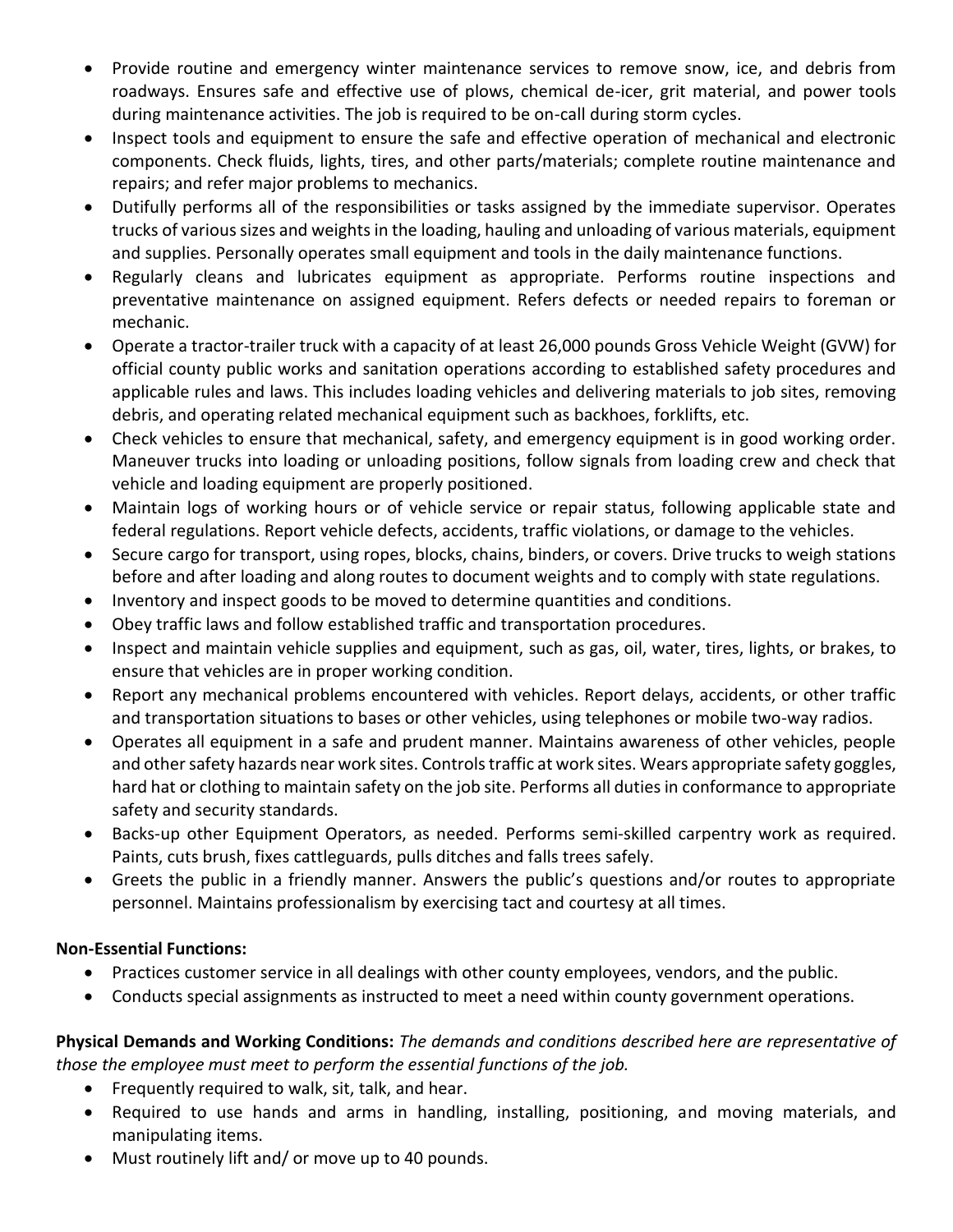- Routinely required to stand for long periods of time. Required to complete physical activities that require considerable use of your arms and legs and moving your whole body, such as climbing, lifting, balancing, walking, stooping, and handling of materials.
- Specific vision abilities required by this job include close vision, distance vision, color vision, peripheral vision, depth perception, and the ability to adjust focus.
- Work occurs in county buildings and in public roadways.

**Supervision Exercised:** *List jobs reporting to the subject position and level of supervisory authority.*

The primary function of this job is not in a supervisory capacity; an incumbent may be asked to train newer employees.

## **Knowledge, Skills, and Abilities:**

This position requires mechanical knowledge of machines and tools, including their designs, uses, repairs, and maintenance. Knowledge of diagnostic tools, engines, automotive repairs, and engine designs.

This position requires skill in the use of diagnostic and automotive repair tools and skill in monitoring gauges, dials, or other indicators to make sure a machine is working properly. These include, but are not limited to, brazing equipment, flame cutting equipment, gas welders, oxyacetylene welding equipment, channel lock pliers, hose-clamp pliers, locking C-clamp pliers, vise grip pliers, impact air wrenches, pneumatic ratchets, pneumatic wrenches, screwdrivers, brake bleeder wrenches, breaker bars, crowfoot wrenches, flare nut wrenches.

This position requires the ability to have manual dexterity to apply torque and other specific physical traits to properly large and small engines.

## **Education and Experience:**

The job requires education and experience equivalent to graduation from high school, and 3 to 5 years demonstrated experience on small and large engine repair. Experience operating heavy equipment preferred. An incumbent in this position is required to obtain a valid Montana Driver's License and maintain a safe driving record.

Requires education and experience equivalent to three (3) years' experience in heavy equipment operations, road/bridge construction, or a related trade/technical field. Equivalencies include completion of a heavy equipment operator certification or apprenticeship, and two (2) years road/bridge construction experience.

Requires a Class A CDL, Type 1 driver's license with air brake endorsement (or the ability to attain one within 90 days of hire). Requires completion of the following training/accreditations within six months of hire:

- Flagger Certification
- First Aid/CPR
- Work Zone Safety Training

## **Health and Safety Responsibility**:

The safety and health responsibilities described herein are representative of those an employee will be responsible/accountable for while performing the essential functions of this job. Reasonable accommodations may be made to enable individuals with disabilities to perform the essential functions.

- Carry out work in a manner so as not to create a health and safety hazard to yourself or others; suggest ways to eliminating hazards.
- Assist in the reduction and controlling of accidents and illness producing conditions in work area by routinely conducting a visual inspection of the work area to identify unsafe work conditions and report time immediately to department supervisor.